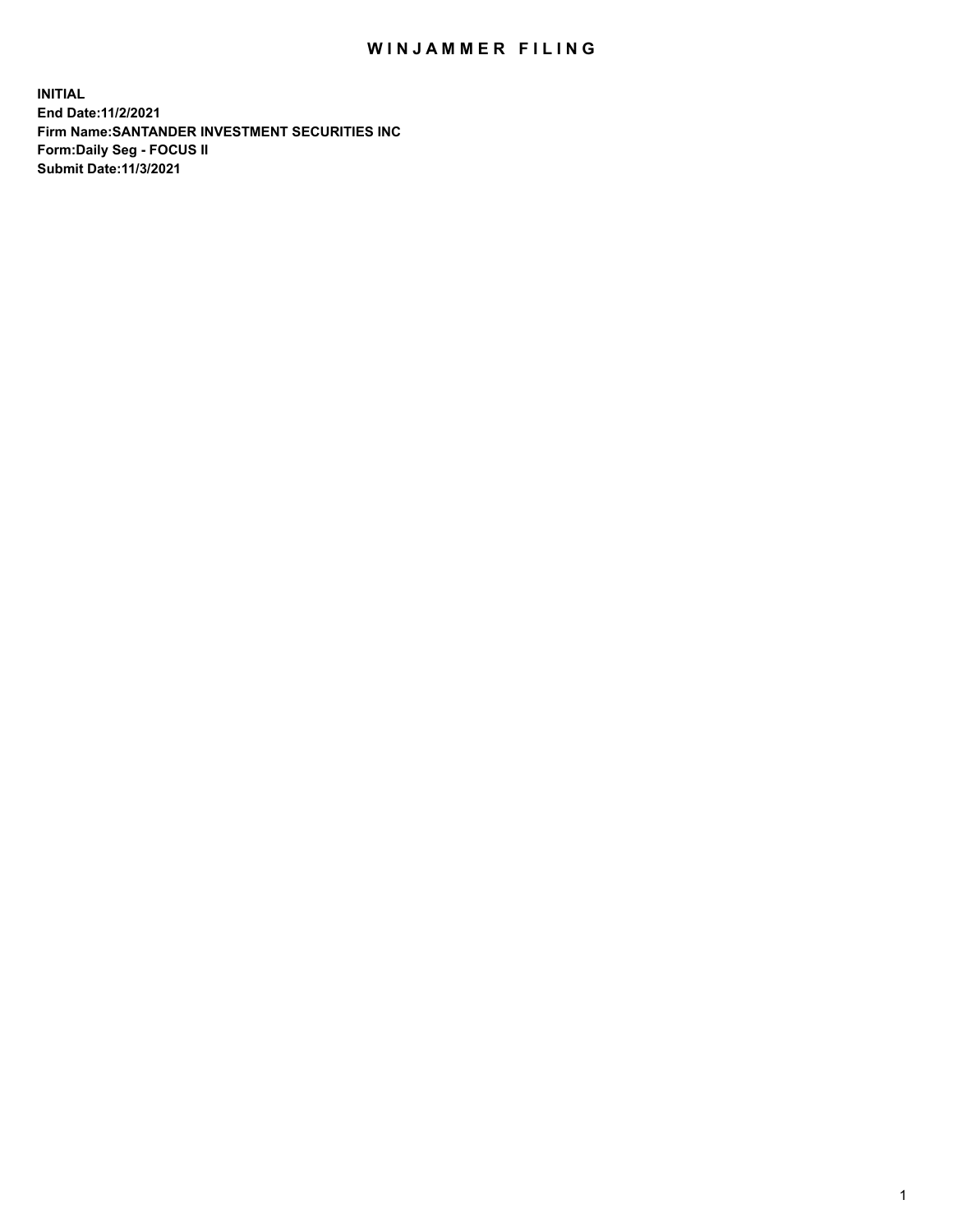**INITIAL End Date:11/2/2021 Firm Name:SANTANDER INVESTMENT SECURITIES INC Form:Daily Seg - FOCUS II Submit Date:11/3/2021 Daily Segregation - Cover Page**

| Name of Company                                                                   | <b>SANTANDER INVESTMENT</b>                |
|-----------------------------------------------------------------------------------|--------------------------------------------|
| <b>Contact Name</b>                                                               | <b>SECURITIES INC</b><br><b>Richard Ro</b> |
| <b>Contact Phone Number</b>                                                       | (212) 350-3662                             |
| <b>Contact Email Address</b>                                                      | richard.ro@santander.us                    |
| FCM's Customer Segregated Funds Residual Interest Target (choose one):            |                                            |
| a. Minimum dollar amount: ; or                                                    | 70,000,000                                 |
| b. Minimum percentage of customer segregated funds required:% ; or                | <u>0</u>                                   |
| c. Dollar amount range between: and; or                                           | 00                                         |
| d. Percentage range of customer segregated funds required between:% and%.         | 0 <sub>0</sub>                             |
| FCM's Customer Secured Amount Funds Residual Interest Target (choose one):        |                                            |
| a. Minimum dollar amount: ; or                                                    | $\frac{0}{0}$                              |
| b. Minimum percentage of customer secured funds required:%; or                    |                                            |
| c. Dollar amount range between: and; or                                           | 0 <sub>0</sub>                             |
| d. Percentage range of customer secured funds required between:% and%.            | 0 <sub>0</sub>                             |
| FCM's Cleared Swaps Customer Collateral Residual Interest Target (choose one):    |                                            |
| a. Minimum dollar amount: ; or                                                    | $\frac{0}{0}$                              |
| b. Minimum percentage of cleared swaps customer collateral required:% ; or        |                                            |
| c. Dollar amount range between: and; or                                           | 00                                         |
| d. Percentage range of cleared swaps customer collateral required between:% and%. | 00                                         |

Attach supporting documents CH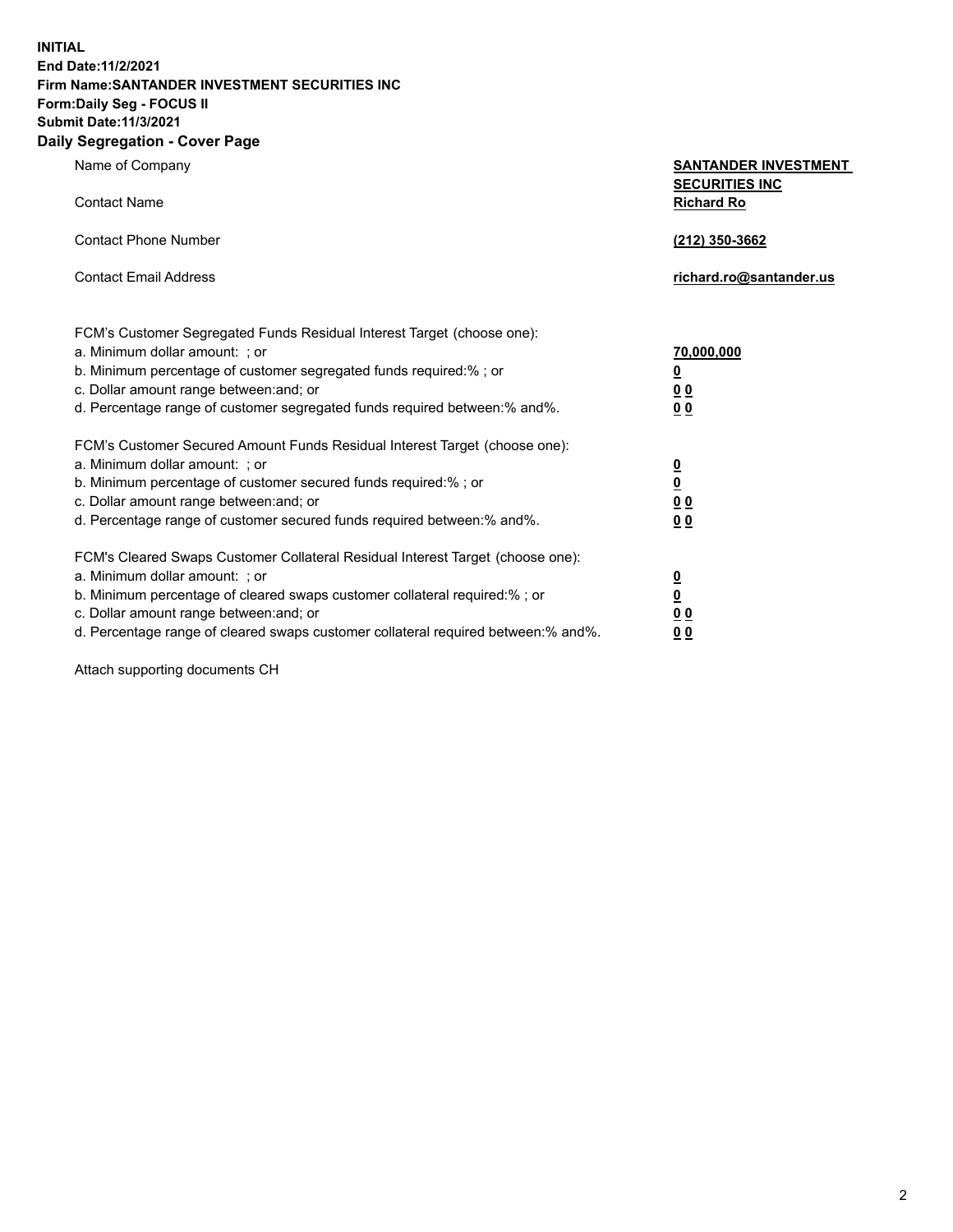## **INITIAL End Date:11/2/2021 Firm Name:SANTANDER INVESTMENT SECURITIES INC Form:Daily Seg - FOCUS II Submit Date:11/3/2021 Daily Segregation - Secured Amounts**

|     | Foreign Futures and Foreign Options Secured Amounts                                         |                   |
|-----|---------------------------------------------------------------------------------------------|-------------------|
|     | Amount required to be set aside pursuant to law, rule or regulation of a foreign            | $0$ [7305]        |
|     | government or a rule of a self-regulatory organization authorized thereunder                |                   |
| 1.  | Net ledger balance - Foreign Futures and Foreign Option Trading - All Customers             |                   |
|     | A. Cash                                                                                     | $0$ [7315]        |
|     | B. Securities (at market)                                                                   | $0$ [7317]        |
| 2.  | Net unrealized profit (loss) in open futures contracts traded on a foreign board of trade   | $0$ [7325]        |
| 3.  | Exchange traded options                                                                     |                   |
|     | a. Market value of open option contracts purchased on a foreign board of trade              | $0$ [7335]        |
|     | b. Market value of open contracts granted (sold) on a foreign board of trade                | $0$ [7337]        |
| 4.  | Net equity (deficit) (add lines 1. 2. and 3.)                                               | $0$ [7345]        |
| 5.  | Account liquidating to a deficit and account with a debit balances - gross amount           | $0$ [7351]        |
|     | Less: amount offset by customer owned securities                                            | 0 [7352] 0 [7354] |
| 6.  | Amount required to be set aside as the secured amount - Net Liquidating Equity              | $0$ [7355]        |
|     | Method (add lines 4 and 5)                                                                  |                   |
| 7.  | Greater of amount required to be set aside pursuant to foreign jurisdiction (above) or line | $0$ [7360]        |
|     | 6.                                                                                          |                   |
|     | FUNDS DEPOSITED IN SEPARATE REGULATION 30.7 ACCOUNTS                                        |                   |
| 1.  | Cash in banks                                                                               |                   |
|     | A. Banks located in the United States                                                       | $0$ [7500]        |
|     | B. Other banks qualified under Regulation 30.7                                              | 0 [7520] 0 [7530] |
| 2.  | Securities                                                                                  |                   |
|     | A. In safekeeping with banks located in the United States                                   | $0$ [7540]        |
|     | B. In safekeeping with other banks qualified under Regulation 30.7                          | 0 [7560] 0 [7570] |
| 3.  | Equities with registered futures commission merchants                                       |                   |
|     | A. Cash                                                                                     | $0$ [7580]        |
|     | <b>B.</b> Securities                                                                        | $0$ [7590]        |
|     | C. Unrealized gain (loss) on open futures contracts                                         | $0$ [7600]        |
|     | D. Value of long option contracts                                                           | $0$ [7610]        |
|     | E. Value of short option contracts                                                          | 0 [7615] 0 [7620] |
| 4.  | Amounts held by clearing organizations of foreign boards of trade                           |                   |
|     | A. Cash                                                                                     | $0$ [7640]        |
|     | <b>B.</b> Securities                                                                        | $0$ [7650]        |
|     | C. Amount due to (from) clearing organization - daily variation                             | $0$ [7660]        |
|     | D. Value of long option contracts                                                           | $0$ [7670]        |
|     | E. Value of short option contracts                                                          | 0 [7675] 0 [7680] |
| 5.  | Amounts held by members of foreign boards of trade                                          |                   |
|     | A. Cash                                                                                     | $0$ [7700]        |
|     | <b>B.</b> Securities                                                                        | $0$ [7710]        |
|     | C. Unrealized gain (loss) on open futures contracts                                         | $0$ [7720]        |
|     | D. Value of long option contracts                                                           | $0$ [7730]        |
|     | E. Value of short option contracts                                                          | 0 [7735] 0 [7740] |
| 6.  | Amounts with other depositories designated by a foreign board of trade                      | 0 [7760]          |
| 7.  | Segregated funds on hand                                                                    | $0$ [7765]        |
| 8.  | Total funds in separate section 30.7 accounts                                               | 0 [7770]          |
| 9.  | Excess (deficiency) Set Aside for Secured Amount (subtract line 7 Secured Statement         | 0 [7380]          |
|     | Page 1 from Line 8)                                                                         |                   |
| 10. | Management Target Amount for Excess funds in separate section 30.7 accounts                 | 0 [7780]          |
| 11. | Excess (deficiency) funds in separate 30.7 accounts over (under) Management Target          | $0$ [7785]        |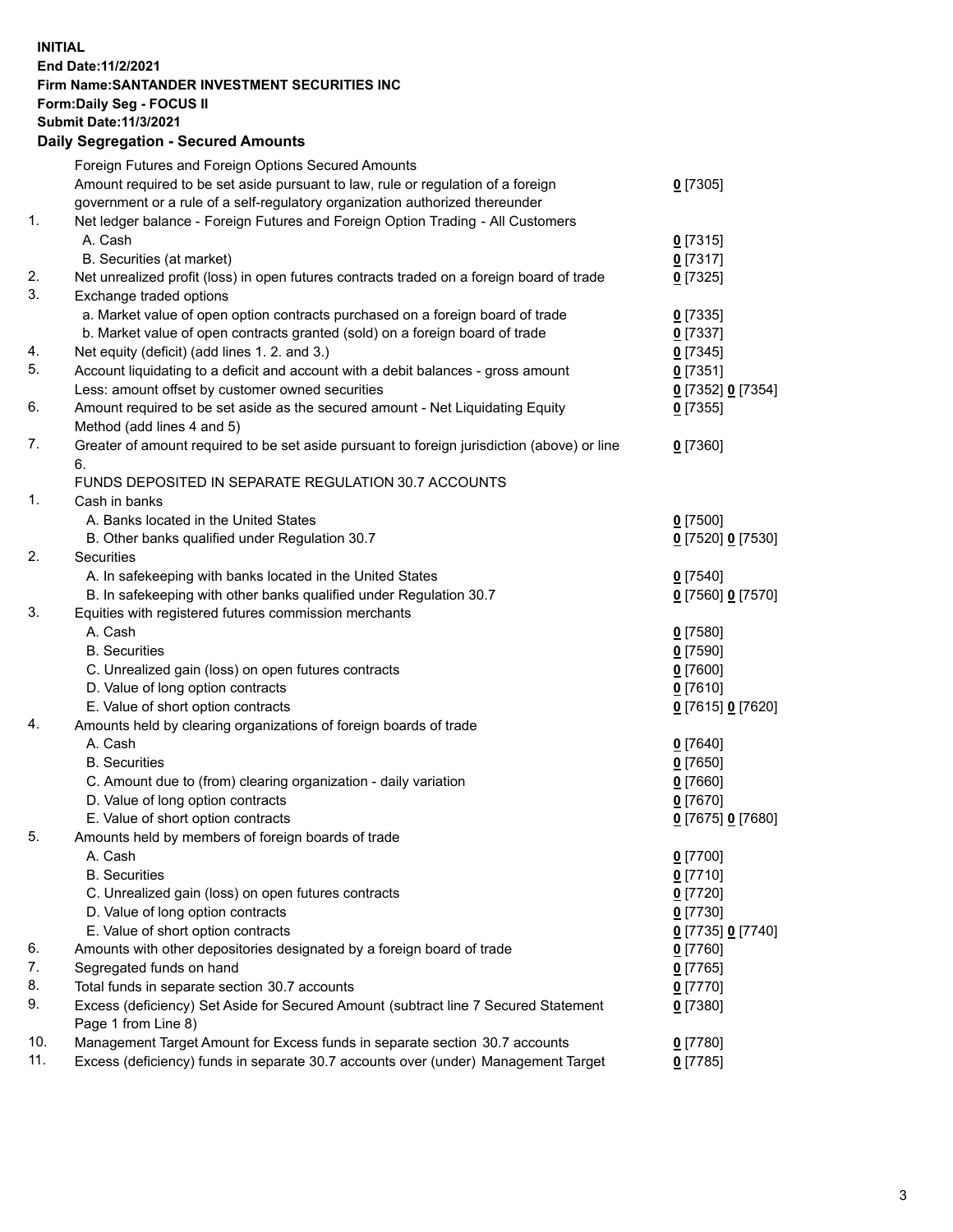| <b>INITIAL</b> |                                                                                                |                      |
|----------------|------------------------------------------------------------------------------------------------|----------------------|
|                | End Date: 11/2/2021                                                                            |                      |
|                | Firm Name: SANTANDER INVESTMENT SECURITIES INC                                                 |                      |
|                | <b>Form:Daily Seg - FOCUS II</b>                                                               |                      |
|                | <b>Submit Date: 11/3/2021</b>                                                                  |                      |
|                | Daily Segregation - Segregation Statement                                                      |                      |
|                | SEGREGATION REQUIREMENTS(Section 4d(2) of the CEAct)                                           |                      |
| 1.             | Net ledger balance                                                                             |                      |
|                | A. Cash                                                                                        | 2,140,649,391 [7010] |
|                | B. Securities (at market)                                                                      | $0$ [7020]           |
| 2.             | Net unrealized profit (loss) in open futures contracts traded on a contract market             | -117,493,872 [7030]  |
| 3.             | Exchange traded options                                                                        |                      |
|                | A. Add market value of open option contracts purchased on a contract market                    | 34,881,278 [7032]    |
|                | B. Deduct market value of open option contracts granted (sold) on a contract market            | -29,602,026 [7033]   |
| 4.             | Net equity (deficit) (add lines 1, 2 and 3)                                                    | 2,028,434,771 [7040] |
| 5.             | Accounts liquidating to a deficit and accounts with                                            |                      |
|                | debit balances - gross amount                                                                  | $0$ [7045]           |
|                | Less: amount offset by customer securities                                                     | 0 [7047] 0 [7050]    |
| 6.             | Amount required to be segregated (add lines 4 and 5)                                           | 2,028,434,771 [7060] |
|                | FUNDS IN SEGREGATED ACCOUNTS                                                                   |                      |
| 7.             | Deposited in segregated funds bank accounts                                                    |                      |
|                | A. Cash                                                                                        | 154,444,725 [7070]   |
|                | B. Securities representing investments of customers' funds (at market)                         | $0$ [7080]           |
|                | C. Securities held for particular customers or option customers in lieu of cash (at            | $0$ [7090]           |
|                | market)                                                                                        |                      |
| 8.             | Margins on deposit with derivatives clearing organizations of contract markets                 |                      |
|                | A. Cash                                                                                        | 1,914,570,091 [7100] |
|                | B. Securities representing investments of customers' funds (at market)                         | $0$ [7110]           |
|                | C. Securities held for particular customers or option customers in lieu of cash (at<br>market) | $0$ [7120]           |
| 9.             | Net settlement from (to) derivatives clearing organizations of contract markets                | 25,548,567 [7130]    |
| 10.            | Exchange traded options                                                                        |                      |
|                | A. Value of open long option contracts                                                         | 34,881,278 [7132]    |
|                | B. Value of open short option contracts                                                        | -29,602,026 [7133]   |
| 11.            | Net equities with other FCMs                                                                   |                      |
|                | A. Net liquidating equity                                                                      | $0$ [7140]           |
|                | B. Securities representing investments of customers' funds (at market)                         | $0$ [7160]           |
|                | C. Securities held for particular customers or option customers in lieu of cash (at            | $0$ [7170]           |
|                | market)                                                                                        |                      |
| 12.            | Segregated funds on hand                                                                       | $0$ [7150]           |
| 13.            | Total amount in segregation (add lines 7 through 12)                                           | 2,099,842,635 [7180] |
| 14.            | Excess (deficiency) funds in segregation (subtract line 6 from line 13)                        | 71,407,864 [7190]    |
| 15.            | Management Target Amount for Excess funds in segregation                                       | 70,000,000 [7194]    |
| 16.            | Excess (deficiency) funds in segregation over (under) Management Target Amount                 | 1,407,864 [7198]     |
|                | <b>Excess</b>                                                                                  |                      |